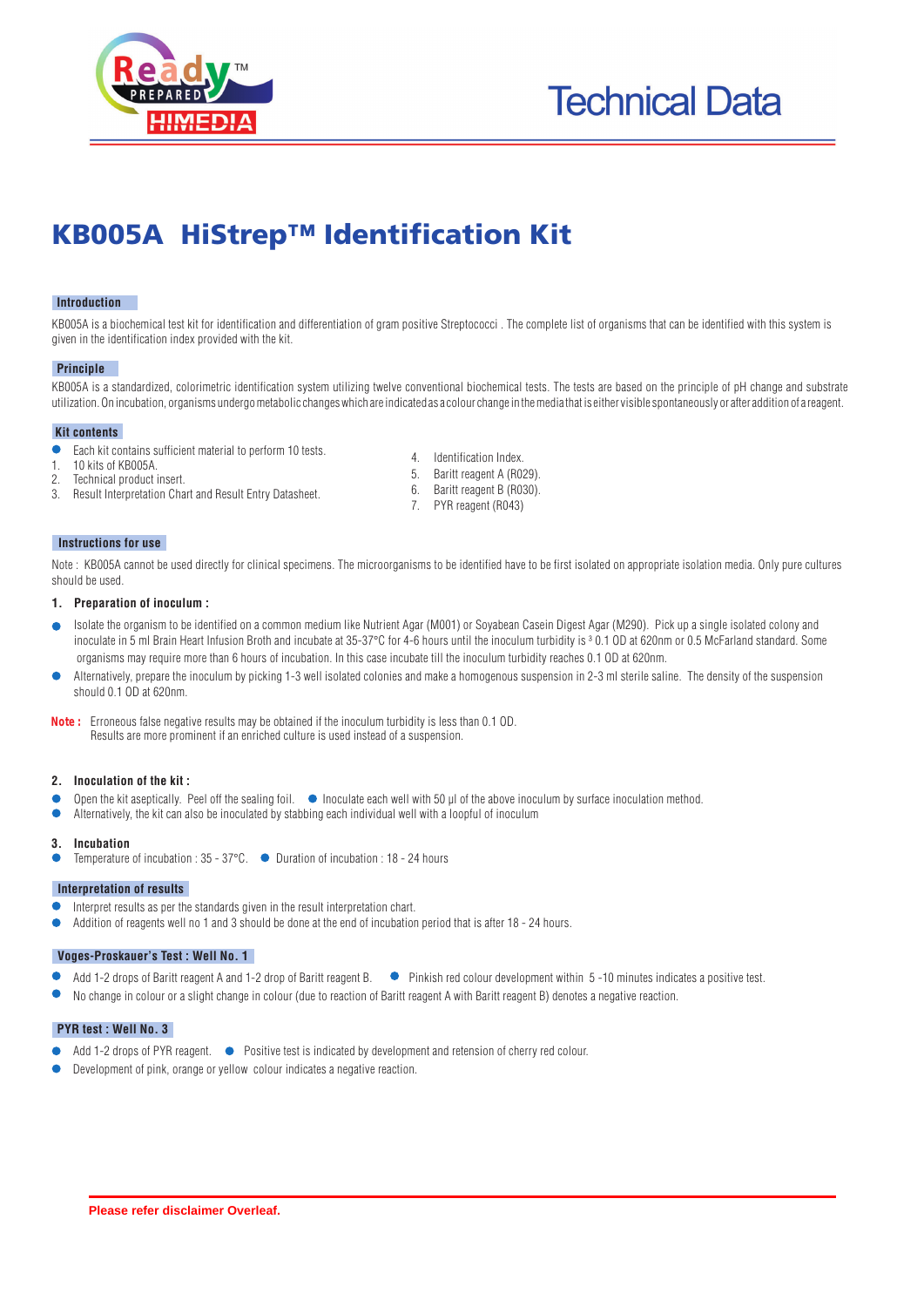| Esculin<br>PYR<br>Raffinose<br>Voges<br>ONPG<br>Arginine<br>Arabinose<br>Mannitol<br>Glucose<br>Lactose<br>Sucrose Sorbitol<br><b>Tests</b><br>Proskauer's<br>hydrolysis<br>$(\beta$ -galactosidase)<br>Utilization<br>S. anginosus<br>d<br>d<br>nd<br>V<br>$+$<br>$+$<br>$+$<br>$+$<br>$+$<br>$\blacksquare$<br>$\overline{\phantom{0}}$<br>$\overline{\phantom{a}}$<br>S. mitis<br>d<br>d<br>d<br>$(-)$<br>$\equiv$<br>$+$<br>$+$<br>$+$<br>$\overline{a}$<br>$\overline{\phantom{a}}$<br><b>.</b><br>$\overline{\phantom{a}}$<br>$(-)$<br>S. oralis<br>$(-)$<br>d<br>d<br>nd<br>nd<br>nd<br>$+$<br>$+$<br>$+$<br>$\overline{\phantom{a}}$<br>$\overline{\phantom{a}}$<br>d<br>S. pneumoniae<br>$(+)$<br>d<br>$+$ slow<br>d<br>$\begin{array}{c} + \end{array}$<br>$^{+}$<br>$+$<br>$^{+}$<br>$\overline{\phantom{a}}$<br>$\overline{\phantom{a}}$<br>$\overline{\phantom{a}}$<br>S. porcinus<br>d<br>$(+)$<br>nd<br>nd<br>$^+$<br>$\begin{array}{c} + \end{array}$<br>$\equiv$<br>$\overline{\phantom{a}}$<br>$+$<br>$+$<br>$^{+}$<br>$\overline{\phantom{a}}$<br>S. pyogenes<br>$(\text{-})$<br>$+$<br>$+$<br>$+$<br>$\ddot{}$<br>$^{+}$<br>$\equiv$<br>$\overline{\phantom{a}}$<br>٠<br>$\overline{\phantom{a}}$<br>S. salivarius<br>$(+)$<br>$(+)$<br>$+$<br>$\ddot{}$<br>$+$<br>$\begin{array}{c} + \end{array}$<br>$\overline{\phantom{a}}$<br>$\overline{\phantom{a}}$<br>$\overline{\phantom{a}}$<br>٠<br>$\overline{\phantom{a}}$<br>$\overline{\phantom{a}}$<br>S. sanguis<br>$(-)$<br>d<br>d<br>$(-)$<br>V<br>$^{+}$<br>$\overline{a}$<br>$\overline{\phantom{a}}$<br>$+$<br>$+$<br>$^{+}$<br>$\overline{\phantom{a}}$<br>S.suis<br>nd<br>nd<br>$+$<br>$+$<br>$+$<br>$+$<br>$\frac{1}{2} \left( \frac{1}{2} \right) \left( \frac{1}{2} \right) \left( \frac{1}{2} \right) \left( \frac{1}{2} \right) \left( \frac{1}{2} \right) \left( \frac{1}{2} \right) \left( \frac{1}{2} \right) \left( \frac{1}{2} \right) \left( \frac{1}{2} \right) \left( \frac{1}{2} \right) \left( \frac{1}{2} \right) \left( \frac{1}{2} \right) \left( \frac{1}{2} \right) \left( \frac{1}{2} \right) \left( \frac{1}{2} \right) \left( \frac{1}{2} \right) \left( \frac$<br>$\overline{\phantom{a}}$<br>$\overline{\phantom{a}}$<br>$\overline{\phantom{a}}$<br>$\overline{\phantom{a}}$<br>$\overline{\phantom{a}}$<br>S. equii spp. zeoepidemicus<br>$(-)$<br>$(+)$<br>$+$<br>$+$<br>$+$<br>$\equiv$<br>$+$<br>$+$<br>٠<br>$\overline{\phantom{a}}$<br>$\overline{\phantom{a}}$<br>d<br>S. agalactiae<br>$+$<br>$^{+}$<br>$+$<br>$\ddot{}$<br>$\frac{1}{2} \left( \frac{1}{2} \right) \left( \frac{1}{2} \right) \left( \frac{1}{2} \right) \left( \frac{1}{2} \right) \left( \frac{1}{2} \right) \left( \frac{1}{2} \right) \left( \frac{1}{2} \right) \left( \frac{1}{2} \right) \left( \frac{1}{2} \right) \left( \frac{1}{2} \right) \left( \frac{1}{2} \right) \left( \frac{1}{2} \right) \left( \frac{1}{2} \right) \left( \frac{1}{2} \right) \left( \frac{1}{2} \right) \left( \frac{1}{2} \right) \left( \frac$<br>$\overline{\phantom{a}}$<br>$\overline{\phantom{a}}$<br>$\overline{\phantom{a}}$<br>$\overline{\phantom{a}}$<br>$\qquad \qquad -$<br>$\overline{\phantom{a}}$<br>S. adjacens<br>nd<br>nd<br>nd<br>nd<br>$+$<br>$+$<br>$\sim$<br>$\overline{a}$<br>٠<br>$\overline{\phantom{a}}$<br>$\overline{\phantom{a}}$<br>$\overline{\phantom{a}}$<br>S. acidominimus<br>d<br>$(-)$<br>$+$<br>$+$<br>$+$<br>$+$<br>$+$<br>$+$<br>$\overline{\phantom{a}}$<br>$\frac{1}{2} \left( \frac{1}{2} \right) \left( \frac{1}{2} \right) \left( \frac{1}{2} \right) \left( \frac{1}{2} \right) \left( \frac{1}{2} \right) \left( \frac{1}{2} \right) \left( \frac{1}{2} \right) \left( \frac{1}{2} \right) \left( \frac{1}{2} \right) \left( \frac{1}{2} \right) \left( \frac{1}{2} \right) \left( \frac{1}{2} \right) \left( \frac{1}{2} \right) \left( \frac{1}{2} \right) \left( \frac{1}{2} \right) \left( \frac{1}{2} \right) \left( \frac$<br>$\overline{\phantom{a}}$<br>$\overline{\phantom{a}}$<br>S. bovis<br>$\left( \text{-} \right)$<br>d<br>nd<br>nd<br>V<br>V<br>$^{+}$<br>$\ddot{}$<br>$^{+}$<br>$+$<br>$\equiv$<br>$\sim$<br>S. defectivus<br>nd<br>d<br>nd<br>nd<br>nd<br>V<br>$+$<br>$+$<br>$+$<br>$\overline{\phantom{a}}$<br>$\overline{\phantom{a}}$<br>$\overline{\phantom{a}}$<br>S. dysgalactiae<br>d<br>nd<br>$+$<br>$\ddot{}$<br>$+$<br>$+$<br>٠<br>$\overline{\phantom{a}}$<br>$\overline{\phantom{a}}$<br>S. equinus<br>$\left( \text{-}\right)$<br>$+$<br>$\ddot{}$<br>$+$<br>$^{+}$<br>$\overline{\phantom{a}}$<br>$\overline{\phantom{a}}$<br>$\overline{\phantom{a}}$<br>$\overline{\phantom{a}}$<br>$\qquad \qquad -$<br>$\overline{\phantom{a}}$<br>$\overline{\phantom{a}}$<br>S. constellatus<br>d<br>d<br>nd<br>nd<br>nd<br>V<br>$+$<br>$+$<br>$+$<br>$+$<br>$\overline{\phantom{a}}$<br>٠<br>S. canis<br>$(+)$<br>$(-)$<br>d<br>nd<br>$+$<br>$+$<br>$+$<br>$+$<br>$\equiv$<br>$\overline{\phantom{a}}$<br>$\overline{\phantom{a}}$<br>$\overline{\phantom{a}}$<br>$(-)$<br>S. equi spp. equi<br>$\overline{\phantom{a}}$<br>$+$<br>$+$<br>$^{+}$<br>$\equiv$<br>$\equiv$<br>$\overline{\phantom{a}}$<br>$\overline{\phantom{a}}$<br>٠<br>$\overline{\phantom{a}}$<br>$\overline{\phantom{0}}$<br>S. mutans<br>$(-)$<br>nd<br>nd<br>$+$<br>$+$<br>$+$<br>$+$<br>$+$<br>$+$<br>$^{+}$<br>$\equiv$<br>$\overline{\phantom{a}}$<br>S. uberis<br>$(-)$<br>nd<br>$\ddot{}$<br>$^{+}$<br>$+$<br>$^{+}$<br>$^{+}$<br>$+$<br>$^{+}$<br>۰<br>$\overline{\phantom{0}}$<br>۰ | <b>Identification Index of various Streptococcus species</b> |  |                |  |     |        |                                  |     |           |          |        |  |
|--------------------------------------------------------------------------------------------------------------------------------------------------------------------------------------------------------------------------------------------------------------------------------------------------------------------------------------------------------------------------------------------------------------------------------------------------------------------------------------------------------------------------------------------------------------------------------------------------------------------------------------------------------------------------------------------------------------------------------------------------------------------------------------------------------------------------------------------------------------------------------------------------------------------------------------------------------------------------------------------------------------------------------------------------------------------------------------------------------------------------------------------------------------------------------------------------------------------------------------------------------------------------------------------------------------------------------------------------------------------------------------------------------------------------------------------------------------------------------------------------------------------------------------------------------------------------------------------------------------------------------------------------------------------------------------------------------------------------------------------------------------------------------------------------------------------------------------------------------------------------------------------------------------------------------------------------------------------------------------------------------------------------------------------------------------------------------------------------------------------------------------------------------------------------------------------------------------------------------------------------------------------------------------------------------------------------------------------------------------------------------------------------------------------------------------------------------------------------------------------------------------------------------------------------------------------------------------------------------------------------------------------------------------------------------------------------------------------------------------------------------------------------------------------------------------------------------------------------------------------------------------------------------------------------------------------------------------------------------------------------------------------------------------------------------------------------------------------------------------------------------------------------------------------------------------------------------------------------------------------------------------------------------------------------------------------------------------------------------------------------------------------------------------------------------------------------------------------------------------------------------------------------------------------------------------------------------------------------------------------------------------------------------------------------------------------------------------------------------------------------------------------------------------------------------------------------------------------------------------------------------------------------------------------------------------------------------------------------------------------------------------------------------------------------------------------------------------------------------------------------------------------------------------------------------------------------------------------------------------------------------------------------------------------------------------------------------------------------------------------------------------------------------------------------------------------------------------------------------------------------------------------------------------------------------------------------------------------------------------------------------------------------------------------------------------------------------------------------------------------------------------------------------------------------------------------------------------------------------------------------------------------------------------------------------------------------------------------------------------------------------------------------------------------------------------------------------------------------------------------------------------------------------------------------------------------------------------------------------------------------------------------------------------------------------------------------------------------------------------------------------------------------------------------------------------------------------------------------------------------------------------|--------------------------------------------------------------|--|----------------|--|-----|--------|----------------------------------|-----|-----------|----------|--------|--|
|                                                                                                                                                                                                                                                                                                                                                                                                                                                                                                                                                                                                                                                                                                                                                                                                                                                                                                                                                                                                                                                                                                                                                                                                                                                                                                                                                                                                                                                                                                                                                                                                                                                                                                                                                                                                                                                                                                                                                                                                                                                                                                                                                                                                                                                                                                                                                                                                                                                                                                                                                                                                                                                                                                                                                                                                                                                                                                                                                                                                                                                                                                                                                                                                                                                                                                                                                                                                                                                                                                                                                                                                                                                                                                                                                                                                                                                                                                                                                                                                                                                                                                                                                                                                                                                                                                                                                                                                                                                                                                                                                                                                                                                                                                                                                                                                                                                                                                                                                                                                                                                                                                                                                                                                                                                                                                                                                                                                                                                                                                              |                                                              |  |                |  |     |        |                                  |     |           |          |        |  |
|                                                                                                                                                                                                                                                                                                                                                                                                                                                                                                                                                                                                                                                                                                                                                                                                                                                                                                                                                                                                                                                                                                                                                                                                                                                                                                                                                                                                                                                                                                                                                                                                                                                                                                                                                                                                                                                                                                                                                                                                                                                                                                                                                                                                                                                                                                                                                                                                                                                                                                                                                                                                                                                                                                                                                                                                                                                                                                                                                                                                                                                                                                                                                                                                                                                                                                                                                                                                                                                                                                                                                                                                                                                                                                                                                                                                                                                                                                                                                                                                                                                                                                                                                                                                                                                                                                                                                                                                                                                                                                                                                                                                                                                                                                                                                                                                                                                                                                                                                                                                                                                                                                                                                                                                                                                                                                                                                                                                                                                                                                              |                                                              |  |                |  |     |        |                                  |     |           |          |        |  |
|                                                                                                                                                                                                                                                                                                                                                                                                                                                                                                                                                                                                                                                                                                                                                                                                                                                                                                                                                                                                                                                                                                                                                                                                                                                                                                                                                                                                                                                                                                                                                                                                                                                                                                                                                                                                                                                                                                                                                                                                                                                                                                                                                                                                                                                                                                                                                                                                                                                                                                                                                                                                                                                                                                                                                                                                                                                                                                                                                                                                                                                                                                                                                                                                                                                                                                                                                                                                                                                                                                                                                                                                                                                                                                                                                                                                                                                                                                                                                                                                                                                                                                                                                                                                                                                                                                                                                                                                                                                                                                                                                                                                                                                                                                                                                                                                                                                                                                                                                                                                                                                                                                                                                                                                                                                                                                                                                                                                                                                                                                              |                                                              |  |                |  |     |        |                                  |     |           |          |        |  |
|                                                                                                                                                                                                                                                                                                                                                                                                                                                                                                                                                                                                                                                                                                                                                                                                                                                                                                                                                                                                                                                                                                                                                                                                                                                                                                                                                                                                                                                                                                                                                                                                                                                                                                                                                                                                                                                                                                                                                                                                                                                                                                                                                                                                                                                                                                                                                                                                                                                                                                                                                                                                                                                                                                                                                                                                                                                                                                                                                                                                                                                                                                                                                                                                                                                                                                                                                                                                                                                                                                                                                                                                                                                                                                                                                                                                                                                                                                                                                                                                                                                                                                                                                                                                                                                                                                                                                                                                                                                                                                                                                                                                                                                                                                                                                                                                                                                                                                                                                                                                                                                                                                                                                                                                                                                                                                                                                                                                                                                                                                              |                                                              |  |                |  |     |        |                                  |     |           |          |        |  |
|                                                                                                                                                                                                                                                                                                                                                                                                                                                                                                                                                                                                                                                                                                                                                                                                                                                                                                                                                                                                                                                                                                                                                                                                                                                                                                                                                                                                                                                                                                                                                                                                                                                                                                                                                                                                                                                                                                                                                                                                                                                                                                                                                                                                                                                                                                                                                                                                                                                                                                                                                                                                                                                                                                                                                                                                                                                                                                                                                                                                                                                                                                                                                                                                                                                                                                                                                                                                                                                                                                                                                                                                                                                                                                                                                                                                                                                                                                                                                                                                                                                                                                                                                                                                                                                                                                                                                                                                                                                                                                                                                                                                                                                                                                                                                                                                                                                                                                                                                                                                                                                                                                                                                                                                                                                                                                                                                                                                                                                                                                              |                                                              |  |                |  |     |        |                                  |     |           |          |        |  |
|                                                                                                                                                                                                                                                                                                                                                                                                                                                                                                                                                                                                                                                                                                                                                                                                                                                                                                                                                                                                                                                                                                                                                                                                                                                                                                                                                                                                                                                                                                                                                                                                                                                                                                                                                                                                                                                                                                                                                                                                                                                                                                                                                                                                                                                                                                                                                                                                                                                                                                                                                                                                                                                                                                                                                                                                                                                                                                                                                                                                                                                                                                                                                                                                                                                                                                                                                                                                                                                                                                                                                                                                                                                                                                                                                                                                                                                                                                                                                                                                                                                                                                                                                                                                                                                                                                                                                                                                                                                                                                                                                                                                                                                                                                                                                                                                                                                                                                                                                                                                                                                                                                                                                                                                                                                                                                                                                                                                                                                                                                              |                                                              |  |                |  |     |        |                                  |     |           |          |        |  |
|                                                                                                                                                                                                                                                                                                                                                                                                                                                                                                                                                                                                                                                                                                                                                                                                                                                                                                                                                                                                                                                                                                                                                                                                                                                                                                                                                                                                                                                                                                                                                                                                                                                                                                                                                                                                                                                                                                                                                                                                                                                                                                                                                                                                                                                                                                                                                                                                                                                                                                                                                                                                                                                                                                                                                                                                                                                                                                                                                                                                                                                                                                                                                                                                                                                                                                                                                                                                                                                                                                                                                                                                                                                                                                                                                                                                                                                                                                                                                                                                                                                                                                                                                                                                                                                                                                                                                                                                                                                                                                                                                                                                                                                                                                                                                                                                                                                                                                                                                                                                                                                                                                                                                                                                                                                                                                                                                                                                                                                                                                              |                                                              |  |                |  |     |        |                                  |     |           |          |        |  |
|                                                                                                                                                                                                                                                                                                                                                                                                                                                                                                                                                                                                                                                                                                                                                                                                                                                                                                                                                                                                                                                                                                                                                                                                                                                                                                                                                                                                                                                                                                                                                                                                                                                                                                                                                                                                                                                                                                                                                                                                                                                                                                                                                                                                                                                                                                                                                                                                                                                                                                                                                                                                                                                                                                                                                                                                                                                                                                                                                                                                                                                                                                                                                                                                                                                                                                                                                                                                                                                                                                                                                                                                                                                                                                                                                                                                                                                                                                                                                                                                                                                                                                                                                                                                                                                                                                                                                                                                                                                                                                                                                                                                                                                                                                                                                                                                                                                                                                                                                                                                                                                                                                                                                                                                                                                                                                                                                                                                                                                                                                              |                                                              |  |                |  |     |        |                                  |     |           |          |        |  |
|                                                                                                                                                                                                                                                                                                                                                                                                                                                                                                                                                                                                                                                                                                                                                                                                                                                                                                                                                                                                                                                                                                                                                                                                                                                                                                                                                                                                                                                                                                                                                                                                                                                                                                                                                                                                                                                                                                                                                                                                                                                                                                                                                                                                                                                                                                                                                                                                                                                                                                                                                                                                                                                                                                                                                                                                                                                                                                                                                                                                                                                                                                                                                                                                                                                                                                                                                                                                                                                                                                                                                                                                                                                                                                                                                                                                                                                                                                                                                                                                                                                                                                                                                                                                                                                                                                                                                                                                                                                                                                                                                                                                                                                                                                                                                                                                                                                                                                                                                                                                                                                                                                                                                                                                                                                                                                                                                                                                                                                                                                              |                                                              |  |                |  |     |        |                                  |     |           |          |        |  |
|                                                                                                                                                                                                                                                                                                                                                                                                                                                                                                                                                                                                                                                                                                                                                                                                                                                                                                                                                                                                                                                                                                                                                                                                                                                                                                                                                                                                                                                                                                                                                                                                                                                                                                                                                                                                                                                                                                                                                                                                                                                                                                                                                                                                                                                                                                                                                                                                                                                                                                                                                                                                                                                                                                                                                                                                                                                                                                                                                                                                                                                                                                                                                                                                                                                                                                                                                                                                                                                                                                                                                                                                                                                                                                                                                                                                                                                                                                                                                                                                                                                                                                                                                                                                                                                                                                                                                                                                                                                                                                                                                                                                                                                                                                                                                                                                                                                                                                                                                                                                                                                                                                                                                                                                                                                                                                                                                                                                                                                                                                              |                                                              |  |                |  |     |        |                                  |     |           |          |        |  |
|                                                                                                                                                                                                                                                                                                                                                                                                                                                                                                                                                                                                                                                                                                                                                                                                                                                                                                                                                                                                                                                                                                                                                                                                                                                                                                                                                                                                                                                                                                                                                                                                                                                                                                                                                                                                                                                                                                                                                                                                                                                                                                                                                                                                                                                                                                                                                                                                                                                                                                                                                                                                                                                                                                                                                                                                                                                                                                                                                                                                                                                                                                                                                                                                                                                                                                                                                                                                                                                                                                                                                                                                                                                                                                                                                                                                                                                                                                                                                                                                                                                                                                                                                                                                                                                                                                                                                                                                                                                                                                                                                                                                                                                                                                                                                                                                                                                                                                                                                                                                                                                                                                                                                                                                                                                                                                                                                                                                                                                                                                              |                                                              |  |                |  |     |        |                                  |     |           |          |        |  |
|                                                                                                                                                                                                                                                                                                                                                                                                                                                                                                                                                                                                                                                                                                                                                                                                                                                                                                                                                                                                                                                                                                                                                                                                                                                                                                                                                                                                                                                                                                                                                                                                                                                                                                                                                                                                                                                                                                                                                                                                                                                                                                                                                                                                                                                                                                                                                                                                                                                                                                                                                                                                                                                                                                                                                                                                                                                                                                                                                                                                                                                                                                                                                                                                                                                                                                                                                                                                                                                                                                                                                                                                                                                                                                                                                                                                                                                                                                                                                                                                                                                                                                                                                                                                                                                                                                                                                                                                                                                                                                                                                                                                                                                                                                                                                                                                                                                                                                                                                                                                                                                                                                                                                                                                                                                                                                                                                                                                                                                                                                              |                                                              |  |                |  |     |        |                                  |     |           |          |        |  |
|                                                                                                                                                                                                                                                                                                                                                                                                                                                                                                                                                                                                                                                                                                                                                                                                                                                                                                                                                                                                                                                                                                                                                                                                                                                                                                                                                                                                                                                                                                                                                                                                                                                                                                                                                                                                                                                                                                                                                                                                                                                                                                                                                                                                                                                                                                                                                                                                                                                                                                                                                                                                                                                                                                                                                                                                                                                                                                                                                                                                                                                                                                                                                                                                                                                                                                                                                                                                                                                                                                                                                                                                                                                                                                                                                                                                                                                                                                                                                                                                                                                                                                                                                                                                                                                                                                                                                                                                                                                                                                                                                                                                                                                                                                                                                                                                                                                                                                                                                                                                                                                                                                                                                                                                                                                                                                                                                                                                                                                                                                              |                                                              |  |                |  |     |        |                                  |     |           |          |        |  |
|                                                                                                                                                                                                                                                                                                                                                                                                                                                                                                                                                                                                                                                                                                                                                                                                                                                                                                                                                                                                                                                                                                                                                                                                                                                                                                                                                                                                                                                                                                                                                                                                                                                                                                                                                                                                                                                                                                                                                                                                                                                                                                                                                                                                                                                                                                                                                                                                                                                                                                                                                                                                                                                                                                                                                                                                                                                                                                                                                                                                                                                                                                                                                                                                                                                                                                                                                                                                                                                                                                                                                                                                                                                                                                                                                                                                                                                                                                                                                                                                                                                                                                                                                                                                                                                                                                                                                                                                                                                                                                                                                                                                                                                                                                                                                                                                                                                                                                                                                                                                                                                                                                                                                                                                                                                                                                                                                                                                                                                                                                              |                                                              |  |                |  |     |        |                                  |     |           |          |        |  |
|                                                                                                                                                                                                                                                                                                                                                                                                                                                                                                                                                                                                                                                                                                                                                                                                                                                                                                                                                                                                                                                                                                                                                                                                                                                                                                                                                                                                                                                                                                                                                                                                                                                                                                                                                                                                                                                                                                                                                                                                                                                                                                                                                                                                                                                                                                                                                                                                                                                                                                                                                                                                                                                                                                                                                                                                                                                                                                                                                                                                                                                                                                                                                                                                                                                                                                                                                                                                                                                                                                                                                                                                                                                                                                                                                                                                                                                                                                                                                                                                                                                                                                                                                                                                                                                                                                                                                                                                                                                                                                                                                                                                                                                                                                                                                                                                                                                                                                                                                                                                                                                                                                                                                                                                                                                                                                                                                                                                                                                                                                              |                                                              |  |                |  |     |        |                                  |     |           |          |        |  |
|                                                                                                                                                                                                                                                                                                                                                                                                                                                                                                                                                                                                                                                                                                                                                                                                                                                                                                                                                                                                                                                                                                                                                                                                                                                                                                                                                                                                                                                                                                                                                                                                                                                                                                                                                                                                                                                                                                                                                                                                                                                                                                                                                                                                                                                                                                                                                                                                                                                                                                                                                                                                                                                                                                                                                                                                                                                                                                                                                                                                                                                                                                                                                                                                                                                                                                                                                                                                                                                                                                                                                                                                                                                                                                                                                                                                                                                                                                                                                                                                                                                                                                                                                                                                                                                                                                                                                                                                                                                                                                                                                                                                                                                                                                                                                                                                                                                                                                                                                                                                                                                                                                                                                                                                                                                                                                                                                                                                                                                                                                              |                                                              |  |                |  |     |        |                                  |     |           |          |        |  |
|                                                                                                                                                                                                                                                                                                                                                                                                                                                                                                                                                                                                                                                                                                                                                                                                                                                                                                                                                                                                                                                                                                                                                                                                                                                                                                                                                                                                                                                                                                                                                                                                                                                                                                                                                                                                                                                                                                                                                                                                                                                                                                                                                                                                                                                                                                                                                                                                                                                                                                                                                                                                                                                                                                                                                                                                                                                                                                                                                                                                                                                                                                                                                                                                                                                                                                                                                                                                                                                                                                                                                                                                                                                                                                                                                                                                                                                                                                                                                                                                                                                                                                                                                                                                                                                                                                                                                                                                                                                                                                                                                                                                                                                                                                                                                                                                                                                                                                                                                                                                                                                                                                                                                                                                                                                                                                                                                                                                                                                                                                              |                                                              |  |                |  |     |        |                                  |     |           |          |        |  |
|                                                                                                                                                                                                                                                                                                                                                                                                                                                                                                                                                                                                                                                                                                                                                                                                                                                                                                                                                                                                                                                                                                                                                                                                                                                                                                                                                                                                                                                                                                                                                                                                                                                                                                                                                                                                                                                                                                                                                                                                                                                                                                                                                                                                                                                                                                                                                                                                                                                                                                                                                                                                                                                                                                                                                                                                                                                                                                                                                                                                                                                                                                                                                                                                                                                                                                                                                                                                                                                                                                                                                                                                                                                                                                                                                                                                                                                                                                                                                                                                                                                                                                                                                                                                                                                                                                                                                                                                                                                                                                                                                                                                                                                                                                                                                                                                                                                                                                                                                                                                                                                                                                                                                                                                                                                                                                                                                                                                                                                                                                              |                                                              |  |                |  |     |        |                                  |     |           |          |        |  |
|                                                                                                                                                                                                                                                                                                                                                                                                                                                                                                                                                                                                                                                                                                                                                                                                                                                                                                                                                                                                                                                                                                                                                                                                                                                                                                                                                                                                                                                                                                                                                                                                                                                                                                                                                                                                                                                                                                                                                                                                                                                                                                                                                                                                                                                                                                                                                                                                                                                                                                                                                                                                                                                                                                                                                                                                                                                                                                                                                                                                                                                                                                                                                                                                                                                                                                                                                                                                                                                                                                                                                                                                                                                                                                                                                                                                                                                                                                                                                                                                                                                                                                                                                                                                                                                                                                                                                                                                                                                                                                                                                                                                                                                                                                                                                                                                                                                                                                                                                                                                                                                                                                                                                                                                                                                                                                                                                                                                                                                                                                              |                                                              |  |                |  |     |        |                                  |     |           |          |        |  |
|                                                                                                                                                                                                                                                                                                                                                                                                                                                                                                                                                                                                                                                                                                                                                                                                                                                                                                                                                                                                                                                                                                                                                                                                                                                                                                                                                                                                                                                                                                                                                                                                                                                                                                                                                                                                                                                                                                                                                                                                                                                                                                                                                                                                                                                                                                                                                                                                                                                                                                                                                                                                                                                                                                                                                                                                                                                                                                                                                                                                                                                                                                                                                                                                                                                                                                                                                                                                                                                                                                                                                                                                                                                                                                                                                                                                                                                                                                                                                                                                                                                                                                                                                                                                                                                                                                                                                                                                                                                                                                                                                                                                                                                                                                                                                                                                                                                                                                                                                                                                                                                                                                                                                                                                                                                                                                                                                                                                                                                                                                              |                                                              |  |                |  |     |        |                                  |     |           |          |        |  |
|                                                                                                                                                                                                                                                                                                                                                                                                                                                                                                                                                                                                                                                                                                                                                                                                                                                                                                                                                                                                                                                                                                                                                                                                                                                                                                                                                                                                                                                                                                                                                                                                                                                                                                                                                                                                                                                                                                                                                                                                                                                                                                                                                                                                                                                                                                                                                                                                                                                                                                                                                                                                                                                                                                                                                                                                                                                                                                                                                                                                                                                                                                                                                                                                                                                                                                                                                                                                                                                                                                                                                                                                                                                                                                                                                                                                                                                                                                                                                                                                                                                                                                                                                                                                                                                                                                                                                                                                                                                                                                                                                                                                                                                                                                                                                                                                                                                                                                                                                                                                                                                                                                                                                                                                                                                                                                                                                                                                                                                                                                              |                                                              |  |                |  |     |        |                                  |     |           |          |        |  |
|                                                                                                                                                                                                                                                                                                                                                                                                                                                                                                                                                                                                                                                                                                                                                                                                                                                                                                                                                                                                                                                                                                                                                                                                                                                                                                                                                                                                                                                                                                                                                                                                                                                                                                                                                                                                                                                                                                                                                                                                                                                                                                                                                                                                                                                                                                                                                                                                                                                                                                                                                                                                                                                                                                                                                                                                                                                                                                                                                                                                                                                                                                                                                                                                                                                                                                                                                                                                                                                                                                                                                                                                                                                                                                                                                                                                                                                                                                                                                                                                                                                                                                                                                                                                                                                                                                                                                                                                                                                                                                                                                                                                                                                                                                                                                                                                                                                                                                                                                                                                                                                                                                                                                                                                                                                                                                                                                                                                                                                                                                              |                                                              |  |                |  |     |        |                                  |     |           |          |        |  |
|                                                                                                                                                                                                                                                                                                                                                                                                                                                                                                                                                                                                                                                                                                                                                                                                                                                                                                                                                                                                                                                                                                                                                                                                                                                                                                                                                                                                                                                                                                                                                                                                                                                                                                                                                                                                                                                                                                                                                                                                                                                                                                                                                                                                                                                                                                                                                                                                                                                                                                                                                                                                                                                                                                                                                                                                                                                                                                                                                                                                                                                                                                                                                                                                                                                                                                                                                                                                                                                                                                                                                                                                                                                                                                                                                                                                                                                                                                                                                                                                                                                                                                                                                                                                                                                                                                                                                                                                                                                                                                                                                                                                                                                                                                                                                                                                                                                                                                                                                                                                                                                                                                                                                                                                                                                                                                                                                                                                                                                                                                              |                                                              |  |                |  |     |        |                                  |     |           |          |        |  |
|                                                                                                                                                                                                                                                                                                                                                                                                                                                                                                                                                                                                                                                                                                                                                                                                                                                                                                                                                                                                                                                                                                                                                                                                                                                                                                                                                                                                                                                                                                                                                                                                                                                                                                                                                                                                                                                                                                                                                                                                                                                                                                                                                                                                                                                                                                                                                                                                                                                                                                                                                                                                                                                                                                                                                                                                                                                                                                                                                                                                                                                                                                                                                                                                                                                                                                                                                                                                                                                                                                                                                                                                                                                                                                                                                                                                                                                                                                                                                                                                                                                                                                                                                                                                                                                                                                                                                                                                                                                                                                                                                                                                                                                                                                                                                                                                                                                                                                                                                                                                                                                                                                                                                                                                                                                                                                                                                                                                                                                                                                              |                                                              |  |                |  |     |        |                                  |     |           |          |        |  |
| $\overline{\phantom{a}}$<br>Ξ.<br>$\qquad \qquad -$<br>$\qquad \qquad -$                                                                                                                                                                                                                                                                                                                                                                                                                                                                                                                                                                                                                                                                                                                                                                                                                                                                                                                                                                                                                                                                                                                                                                                                                                                                                                                                                                                                                                                                                                                                                                                                                                                                                                                                                                                                                                                                                                                                                                                                                                                                                                                                                                                                                                                                                                                                                                                                                                                                                                                                                                                                                                                                                                                                                                                                                                                                                                                                                                                                                                                                                                                                                                                                                                                                                                                                                                                                                                                                                                                                                                                                                                                                                                                                                                                                                                                                                                                                                                                                                                                                                                                                                                                                                                                                                                                                                                                                                                                                                                                                                                                                                                                                                                                                                                                                                                                                                                                                                                                                                                                                                                                                                                                                                                                                                                                                                                                                                                     | S. faecalis                                                  |  | $\overline{+}$ |  | $+$ | $^{+}$ | $\begin{array}{c} + \end{array}$ | $+$ | $\ddot{}$ | $^{(+)}$ | $^{+}$ |  |

Note : Based on % strains showing reactions following symbols have been assigned from laboratory results and standard references.

| $0 - 10%$     | $=$ | $\overline{\phantom{a}}$ | 76-89%  | $=$ |              |
|---------------|-----|--------------------------|---------|-----|--------------|
| $11 - 25\% =$ |     | $ - $                    | 90-100% | $=$ |              |
| $26 - 75\% =$ |     |                          | ND      | $=$ | not detected |
| $\mathbf{V}$  | $=$ | variable reaction        |         |     |              |

# **Result interpretation chart**

| No.            | Test                    | <b>Reagents to be added</b><br>after incubation                    | <b>Principle</b>                         | <b>Original colour</b><br>of the medium | <b>Positive</b><br>reaction | <b>Negative</b><br>reaction   |
|----------------|-------------------------|--------------------------------------------------------------------|------------------------------------------|-----------------------------------------|-----------------------------|-------------------------------|
| $\blacksquare$ | Voges<br>Proskauer's    | 1-2 drops of Baritt reagent A<br>and 1-2 drops of Baritt reagent B | Detects acetoin production               | Colourless / light<br>vellow            | Pinkish red                 | Colourless/<br>slight copper  |
| $\overline{2}$ | Esculin hydrolysis      |                                                                    | Detects Esculin hydrolysis               | Cream                                   | <b>Black</b>                | Cream                         |
| 3.             | <b>PYR</b>              |                                                                    | Detects PYR enzyme activity              | Cream                                   | <b>Cherry Red</b>           | Cream                         |
| 4              | ONPG                    |                                                                    | Detects $\beta$ – galactosidase activity | Colourless                              | Yellow                      | Colourless                    |
| 5              | Arginine<br>utilization |                                                                    | Detects Arginine decarboxylation         | Olive green to<br>Light purple          | Purple / Dark<br>purple     | No Change in dolour or yellow |
| 6              | Glucose                 |                                                                    | Carbohydrate utilization                 | Pinkish Red / Red                       | Yellow                      | Red / Pink                    |
| 7              | Lactose                 |                                                                    | Carbohydrate utilization                 | Pinkish Red / Red                       | Yellow                      | Red / Pink                    |
| 8              | Arabinose               |                                                                    | Carbohydrate utilization                 | Pinkish Red / Red                       | Yellow                      | Red / Pink                    |
| 9              | Sucrose                 |                                                                    | Carbohydrate utilization                 | Pinkish Red / Red                       | Yellow                      | Red / Pink                    |
| 10             | Sorbitol                |                                                                    | Carbohydrate utilization                 | Pinkish Red / Red                       | Yellow                      | Red / Pink                    |
| 11             | Mannitol                |                                                                    | Carbohydrate utilization                 | Pinkish Red / Red                       | Yellow                      | Red / Pink                    |
| 12             | Raffinose               |                                                                    | Carbohydrate utilization                 | Pinkish Red / Red                       | Yellow                      | Red / Pink                    |